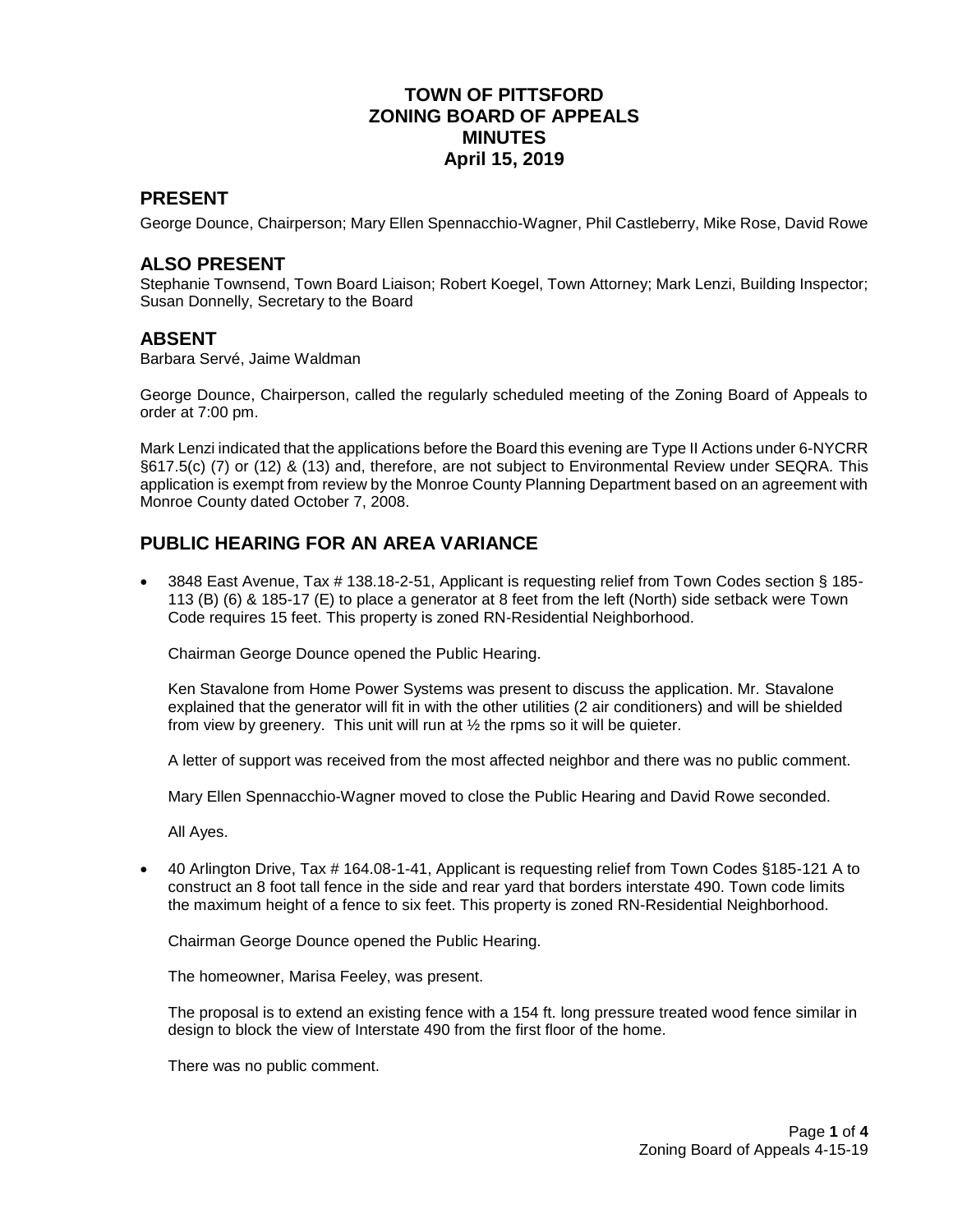Phil Castleberry moved to close the Public Hearing and Mike Rose seconded.

All Ayes.

 7 Wayside Circle, Tax # 151.11-2-9, Applicant is requesting relief from Town Code §185 – 113 B (1) & (2) to construct a 20'W x 40'L x 13'H (800 sq. ft.) oversized and over height accessory structure (Pavilion) in the rear yard. The maximum size of an accessory structure is 180 sq. ft. and the maximum height is limited to 12 feet. This property is zoned RN – Residential Neighborhood.

Chairman George Dounce opened the Public Hearing.

The homeowner, Michael Romach, was present.

The applicant is requesting relief for the construction of an oversized and over height accessory structure. There will be a masonry fireplace with a stone veneer on the structure. The roof will be shingled to match the home. The chimney will match the chimney work on the home.

The property is lower than the surrounding properties. There is no intention to use the structure for wintertime storage in this structure.

The Town has received letters of support from the most affected neighbors at #5, 9 and 11 Wayside Circle and #11 Lochnavar Parkway.

There was no public comment.

David Rowe moved to close the Public Hearing and Mary Ellen Spennacchio-Wagner seconded.

All ayes.

 44 Rosewood Drive, Tax # 178.20-2-26, Applicant is requesting relief from Town Code §185-113 (B) (3) to construct an in-ground pool in the side yard and forward of the rear wall of the home. Town Code requires all accessory structures to be placed behind the rear wall of the home. This property is located on the corner of two streets and is zoned RN – Residential Neighborhood.

Chairman George Dounce opened the Public Hearing.

John Napadano of Pettis Pools was present on behalf of the homeowners.

A discussion was held on the drainage necessary for this project. It was determined that a grading plan will need to be submitted to the Town as part of the permit process.

There will be a 6' vinyl privacy fence constructed.

Letters in support of the project have been received by the Town from the homeowners at #42 and 43 Rosewood Drive.

Mike Rose moved to close the Public Hearing and Phil Castleberry seconded.

All ayes.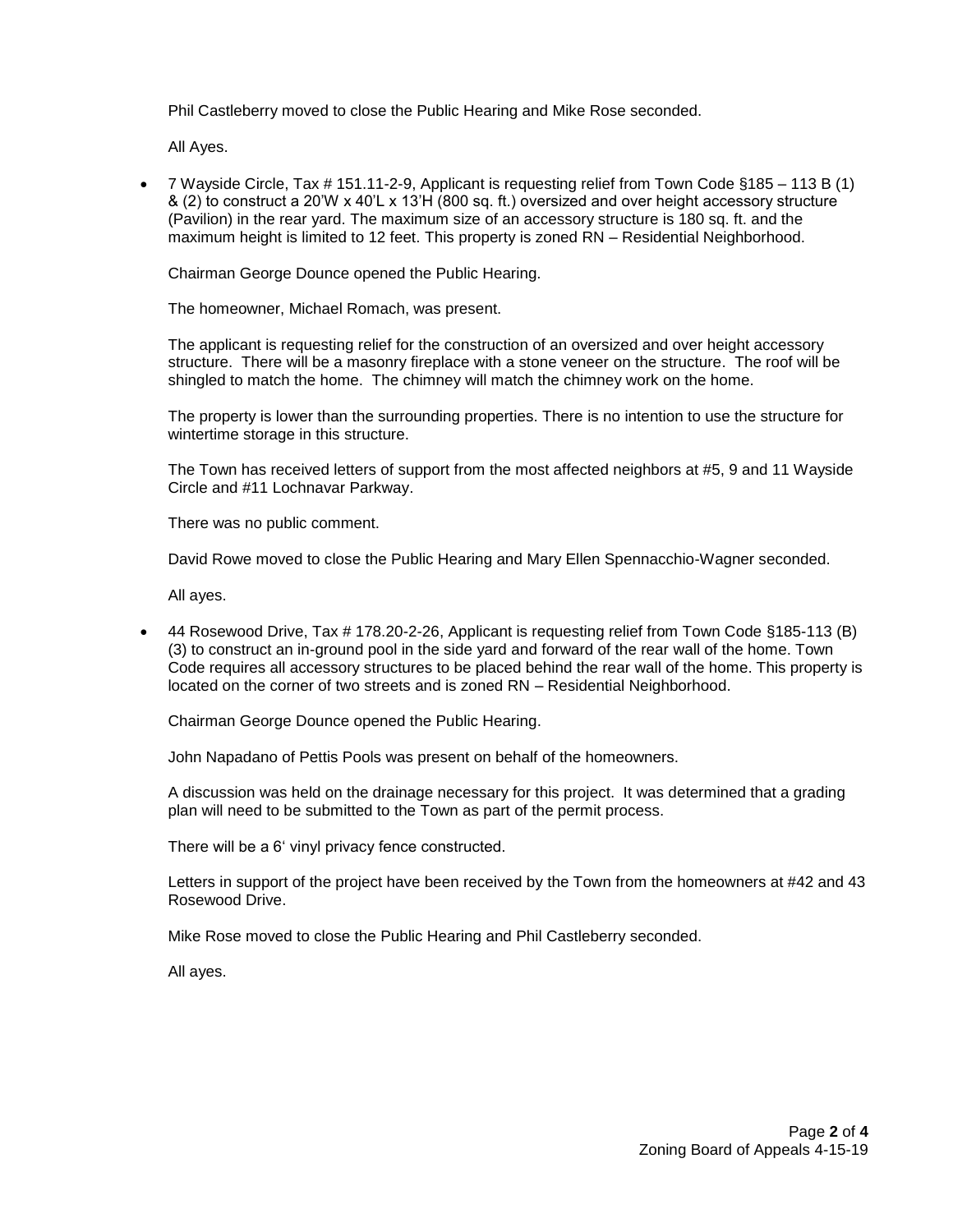# **DECISION FOR 3848 EAST AVENUE – AREA VARIANCE**

A written Resolution to grant the area variance for 3848 East Avenue was moved by Mary Ellen Spennacchio-Wagner and seconded by George Dounce.

Chairman George Dounce called for a roll call vote.

| Michael Rose voted                  | ave    |
|-------------------------------------|--------|
| Barbara Servé voted                 | absent |
| Jaime Waldman voted                 | absent |
| David Rowe voted                    | ave    |
| Mary Ellen Spennacchio-Wagner voted | ave    |
| George Dounce voted                 | aye    |
| Phil Castleberry voted              | aye    |

The approved Resolution contains the following Specific Conditions:

- 1. The variance is granted only for the plans submitted and prepared by the Applicant dated March 12, 2019.
- 2. All construction is to be completed by December 31, 2020.

### **DECISION FOR 40 ARLINGTON DRIVE – AREA VARIANCE**

A written Resolution to grant the area variance for 40 Arlington Drive was moved by George Dounce and seconded by Mary Ellen Spennacchio-Wagner.

Chairman George Dounce called for a roll call vote.

| Michael Rose voted                  | ave     |
|-------------------------------------|---------|
| Barbara Servé voted                 | absent  |
| Jaime Waldman voted                 | absent  |
| David Rowe voted                    | abstain |
| Mary Ellen Spennacchio-Wagner voted | ave     |
| George Dounce voted                 | aye     |
| Phil Castleberry voted              | aye     |
|                                     |         |

The approved Resolution contains the following Specific Conditions:

- 1. This variance is granted only for the plans submitted and prepared by the Applicant dated March 18, 2019.
- 2. All construction is to be completed by December 31, 2020.

### **DECISION FOR 7 WAYSIDE CIRCLE – AREA VARIANCE**

A written Resolution to grant the area variance for 7 Wayside Circle was moved by David Rowe and seconded by George Dounce.

Chairman George Dounce called for a roll call vote.

| Michael Rose voted                  | ave    |
|-------------------------------------|--------|
| Barbara Servé voted                 | absent |
| Jaime Waldman voted                 | absent |
| David Rowe voted                    | ave    |
| Mary Ellen Spennacchio-Wagner voted | ave    |
| George Dounce voted                 | ave    |
| Phil Castleberry voted              | aye    |

The approved Resolution contains the following Specific Conditions: